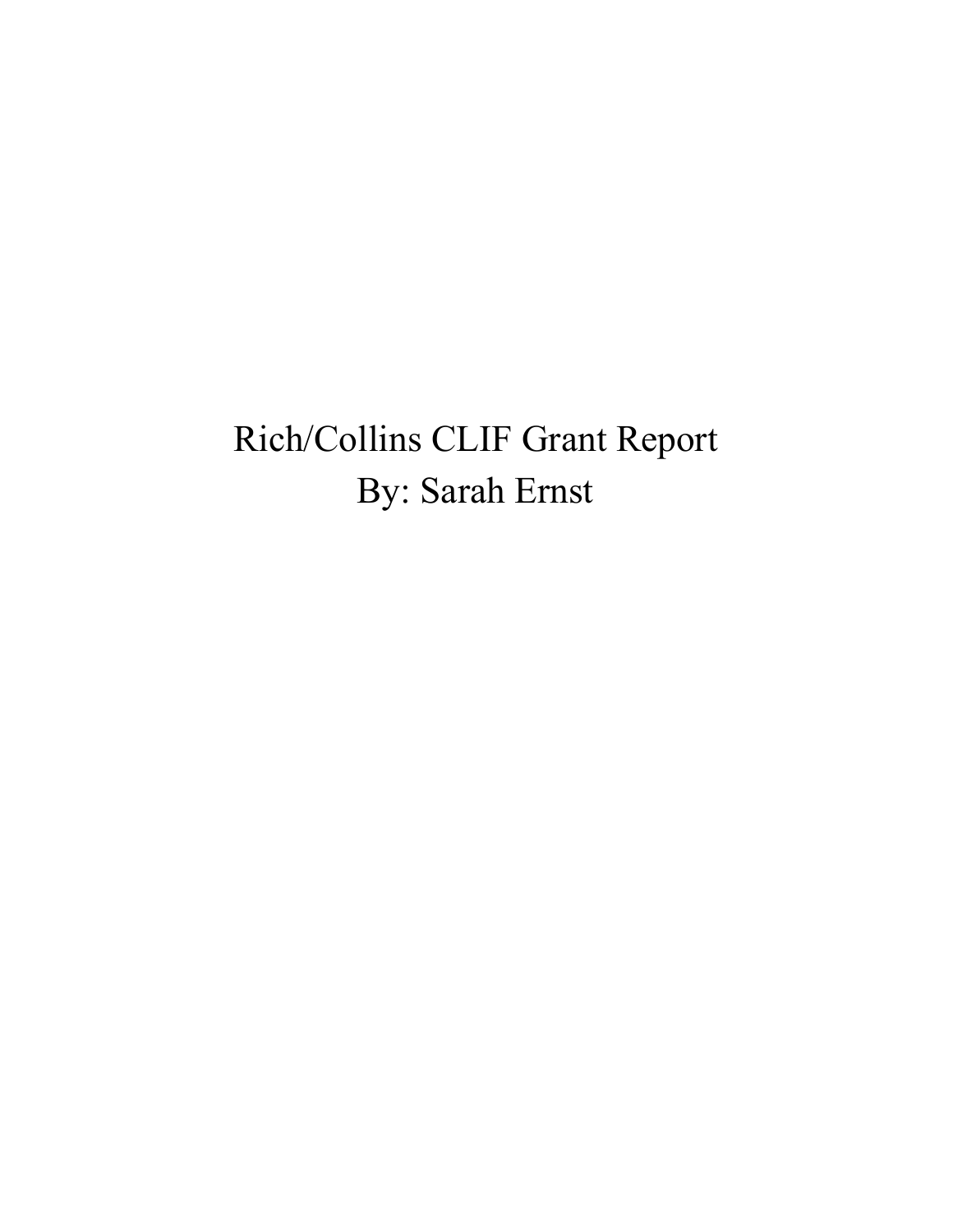## Table of Contents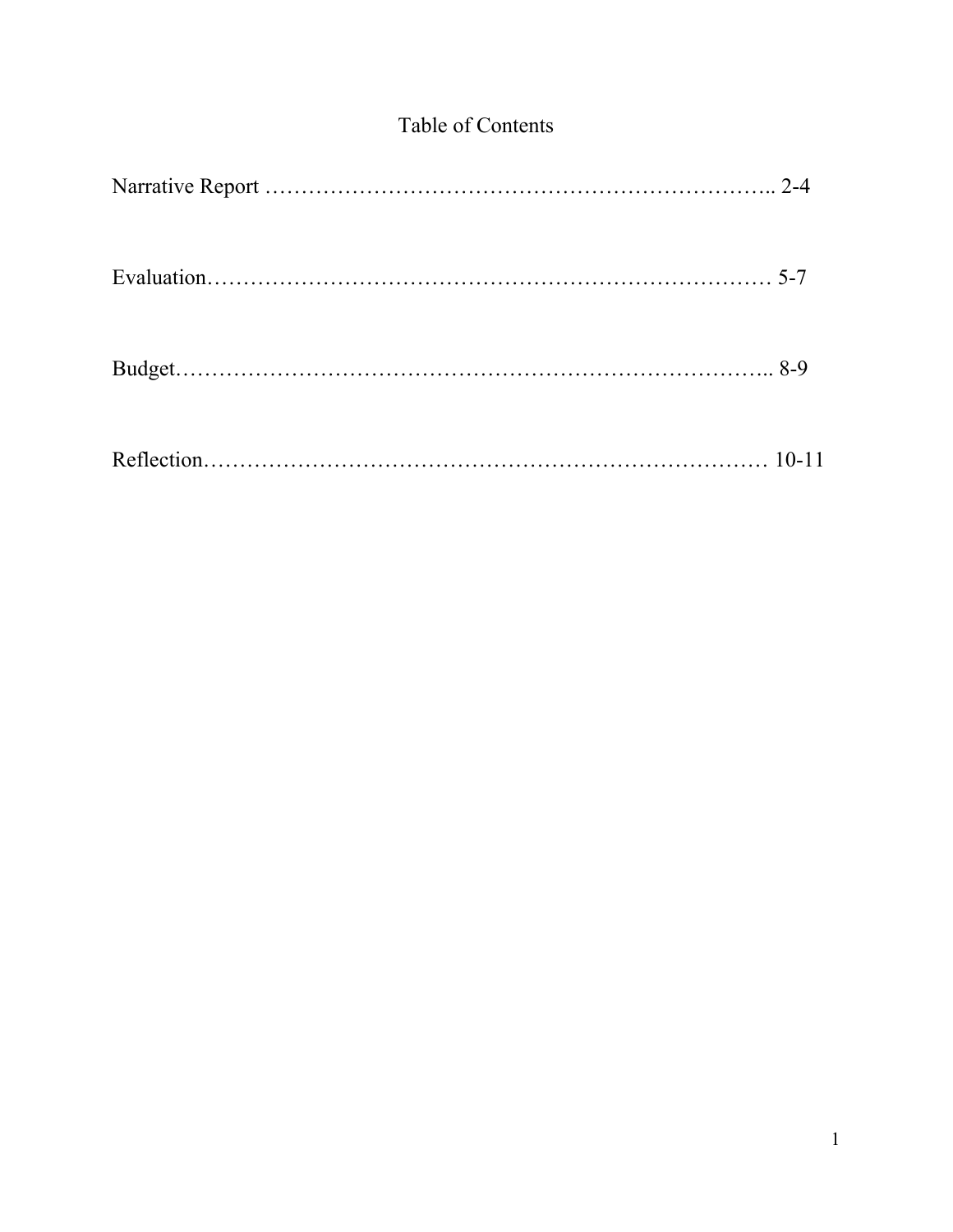#### **Narrative**

This past semester has been a journey with my Rich/Collins project. I have learned so much about the challenges and obstacles to implement a unique service project that has never been seen before on the Brandeis campus. The goal or the objective of my project was to raise awareness about animal shelters in the Brandeis and Waltham community. Before I even returned to campus for the spring semester in January, I was already starting the process of implementing my vision for the project. My initial project had four parts including: (1) a supply drive, (2) a day of service at Prospect Hill Kids Club, (3) a documentary screening, and (4) a day of service at Buddy Dog Humane Society (Sudbury, MA). I am happy and proud to say that I was successfully able to implement three of those four events.

 The success of my Rich/Collins project was greater than what I initially predicted. The pet supply drive, which was held on March 4th, consisted of six volunteers who went door-to-door in two neighborhoods - totaling 60 houses - in Waltham to ask for supplies for the Buddy Dog Humane Society. From this outreach, we were able to collect 85 items and make 6 no-sew blankets to donate to Buddy Dog. This was three times greater than the expected outcome, and the items consisted of things such as office supplies,bleach, and dog and cat food. The next part of the project consisted of going to Prospect Hill Kids Club - which is a community center for low-income families. While there, I worked with two volunteers and three children to make 1 no-sew blanket and 10 thank-you cards for the families to receive upon adopting a dog. The final part of the project that was successful was the actual day of service at Buddy Dog. One volunteer and myself worked to get 9 crates ready to be shipped to Puerto Rico in response to Hurricane Maria to help safely transport and save dogs. Additionally, we helped to

2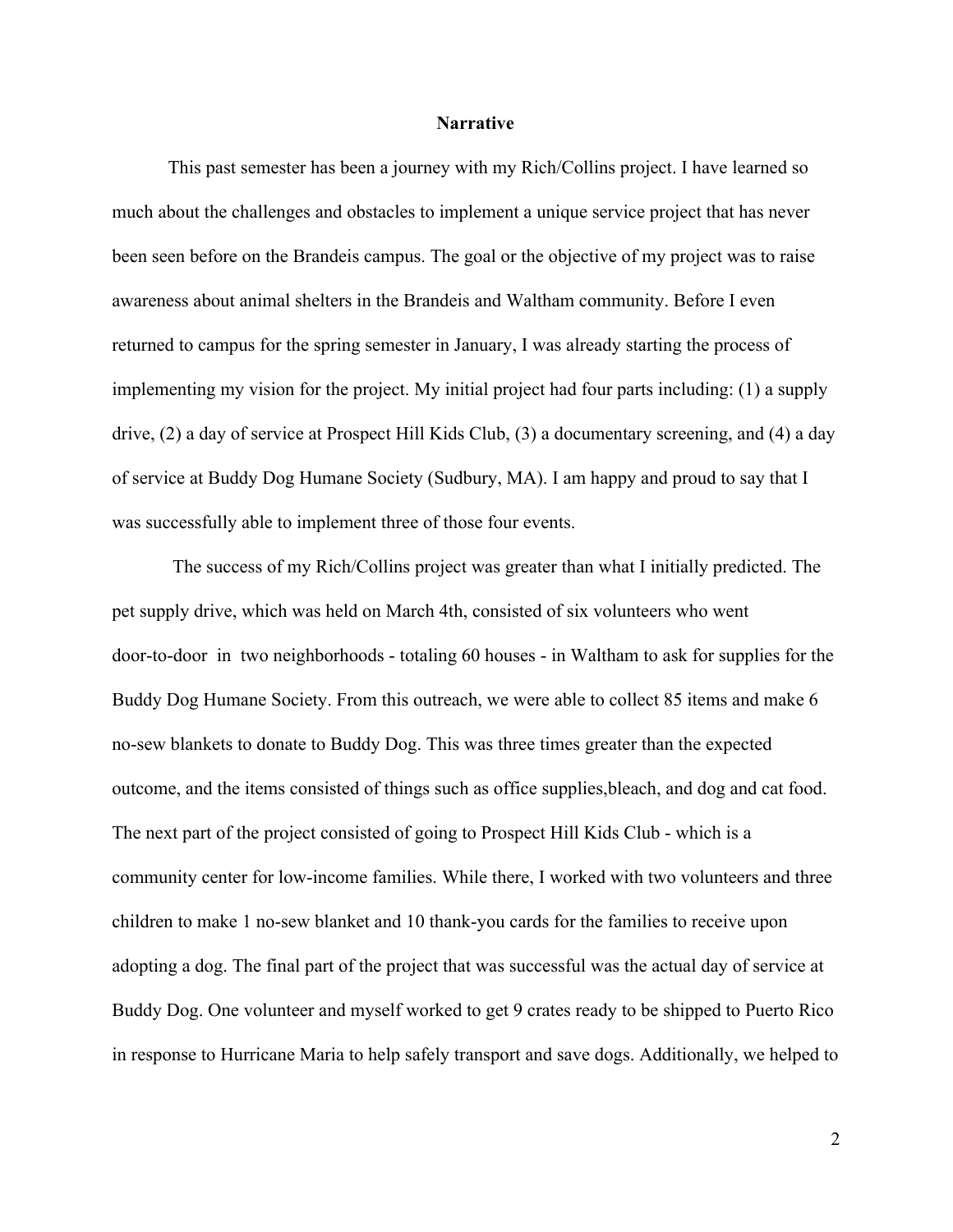set up for a yard sale. The fourth component of my project, the documentary movie screening for "Second Chance Dogs", unfortunately did not have any participants, which was an unexpected setback that led to the canceling of the event. I learned from that experience that the week before finals may not be the best time to try and host a documentary screening, which is something I will look to change in the future.

This project initiated the process of addressing a need that is not currently given much press on Brandeis' campus. While many Brandeis students love to work with animals, there are no educational opportunities or events that discuss the work that animal shelters do on our campus . Since I was a young child, I have always been passionate about working to find each animal a home. Therefore, the Rich/Collins grant has given me an opportunity to take this passion and turn it into something tangible. This specific project addressed the needs of animal shelters - which suffer from a lack of staff and resources - by providing on-site volunteering and donations, and it also helped to address the mission of no-kill shelters by increasing awareness on campus. I made sure to talk with each participant to let them know that Buddy Dog is a no-kill shelter, which was one of the reasons I chose to work with them.

Of course, the project did not happen without unexpected results. In terms of unexpected success, I would have to say the day of the supply drive was more successful than I could have imagined. The fact that members of the Waltham community were willing to donate to a humane shelter that was not even in the city made me aware that this cause is important to people in Waltham. This is helpful because I know that I will have support when I continue with this project in the future. In terms of unexpected obstacles, I would have to say the biggest ones were the weather and volunteer retention. This spring was especially hard for me in regards to

3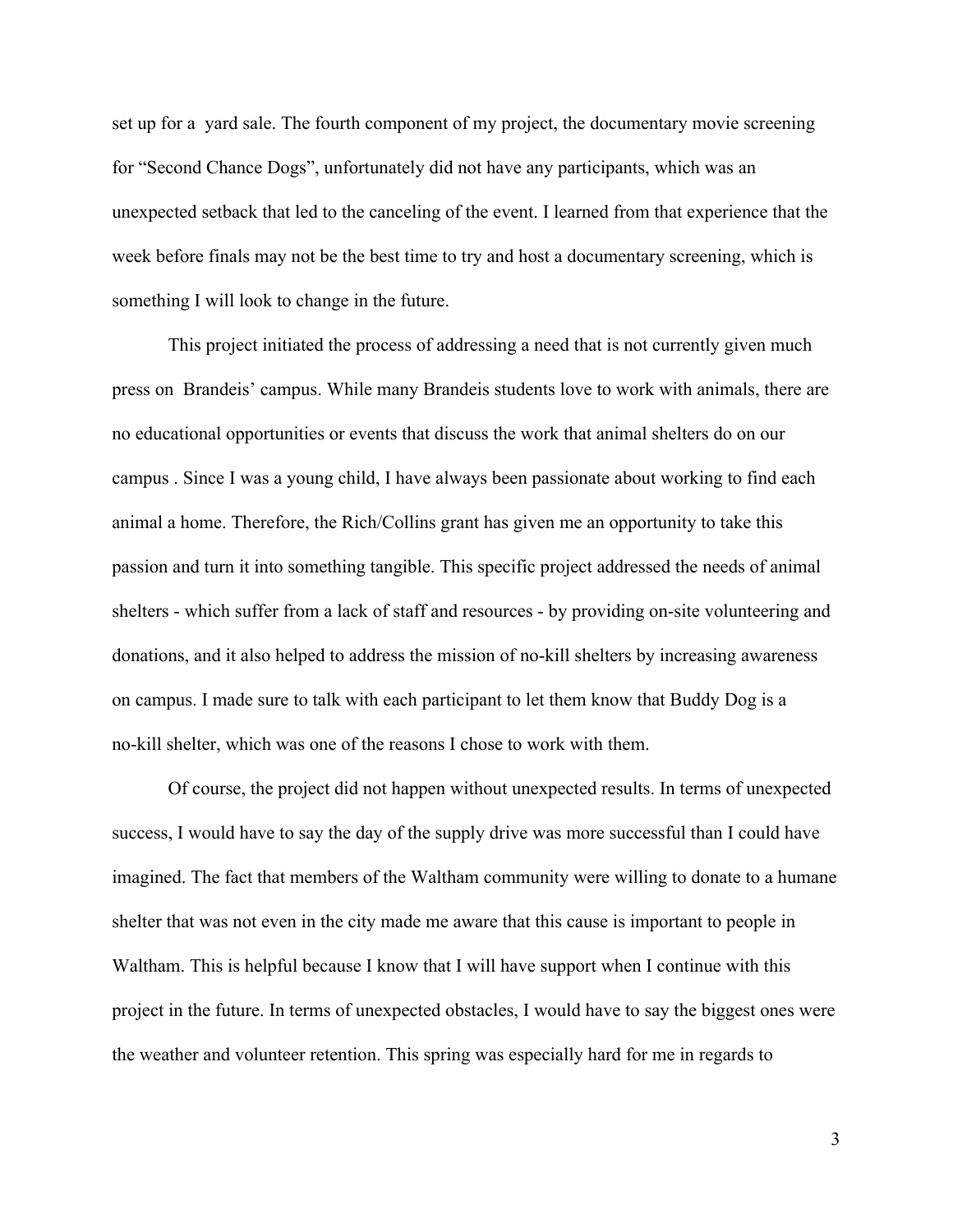organizing a trip to Buddy Dog, as the work we were doing required us to be outside. The original volunteering date was March 18th, but then, due to weather difficulties, it was moved to March 25th, and then finally, April 22nd. The weather obstacle made it so that I know now to plan volunteer events in April, where, thankfully, we were able to have a nice sunny day to volunteer. The other obstacle came from volunteers canceling at the last minute, as well as the film being canceled due to a lack of participants. This obstacle made it so that I had to adapt my events. For example, I downsized my pet supply drive plans by going to 2 neighborhoods instead of 4, and I also ultimately decided to cancel the documentary screening. The low level of attendance to my events reminded me that I need to work on spinning the project in a way that entices Brandeis students and makes them remain committed to the event, something that I am going to work on figuring out this summer.

As for the current status, I would say that my project is in the building stages of becoming something great. I have a great partner, Buddy Dog Humane Society, that has expressed interest in partnering with me again. I have seen some interest from students and community members that I can build off of to create educational opportunities that will help animal shelters even more so. Finally, this project has helped me to realize that I can turn my passion of helping animals into a reality. I would love to run my own animal shelter when I graduate college, and this opportunity has given me a taste of what it takes to build meaningful relationships and build support for a shelter. Overall, this process has taught me so much, and I am excited to continue building on this vision in my remaining years at Brandeis, as well as after I graduate.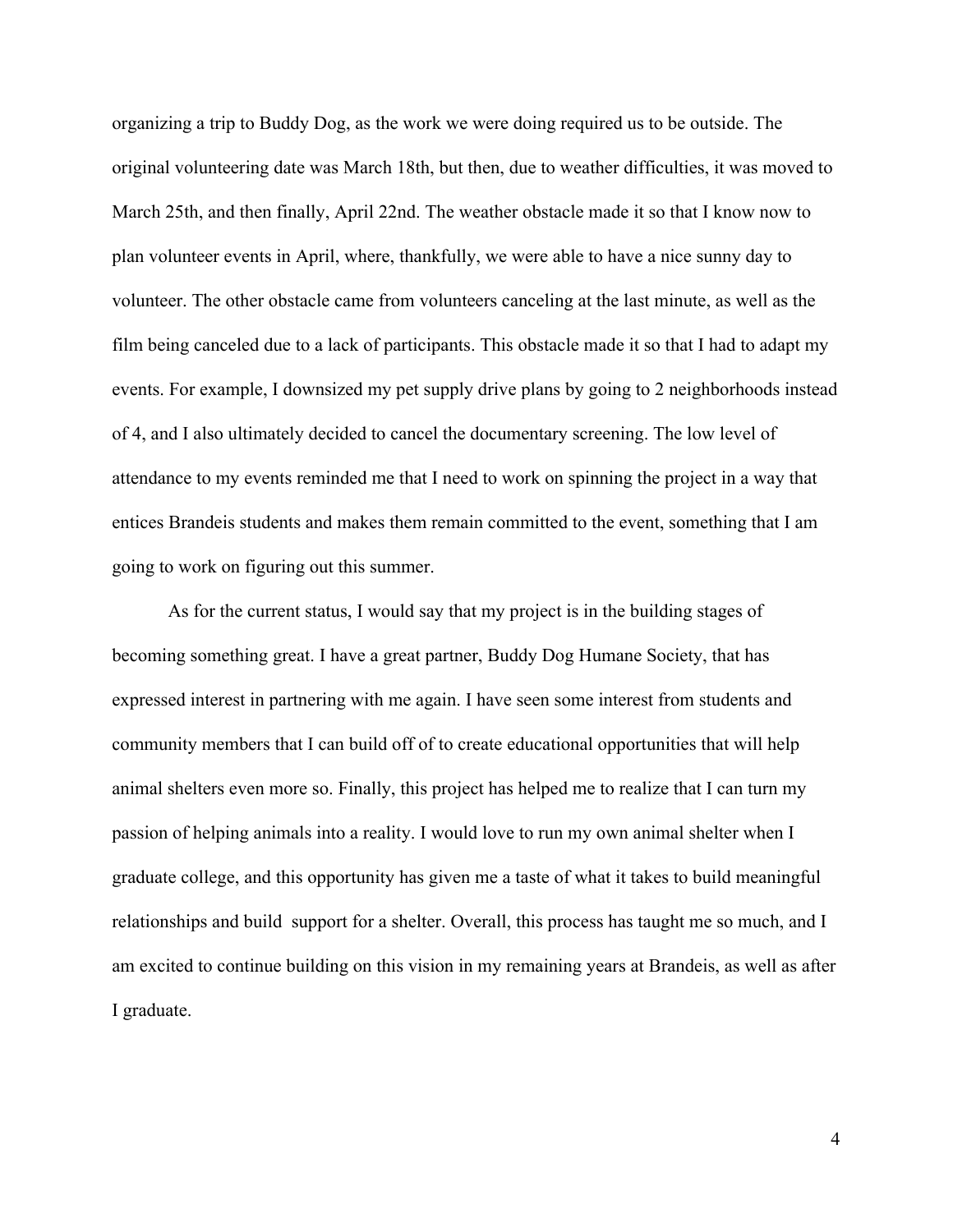#### **Evaluation**

During this process, I realized that the best way to evaluate my project would be one-on-one discussion with the volunteers. This became especially clear after I only had one volunteer show up for the day of service at Buddy Dog. I wanted to assess things such as whether or not people knew about Buddy Dog, if they enjoyed the work they were doing, what successes they saw, and what could be improved.

After the day of the drive, I had the volunteers gather around and discuss their experiences going door-to-door to collect donations. A general consensus was that some people did not receive the flyers about the drive. I had gone around earlier in the week and put flyers in the mailboxes of the houses we were visiting, as per instructions from the Waltham Police Department. This piece of information made me understand that there needs to be a better process in informing people about when we are coming and what we are asking for. Another important piece of feedback was that the volunteers enjoyed being able to make the no-sew blankets during the day of the drive, as it was a more hands-on experience.

For my second part of the project, I made sure to adapt my questions for an elementary-school audience. The students generally were interested in knowing what the blankets were for, where the dogs were, and why we were helping them. This type of feedback helped me to evaluate that the school-aged children in Waltham, while interested in dogs, do not have as much exposure to animal shelters as college students at Brandeis. This information has inspired me to center a part of a project on working with elementary-school children if I receive another Rich-Collins grant in the future.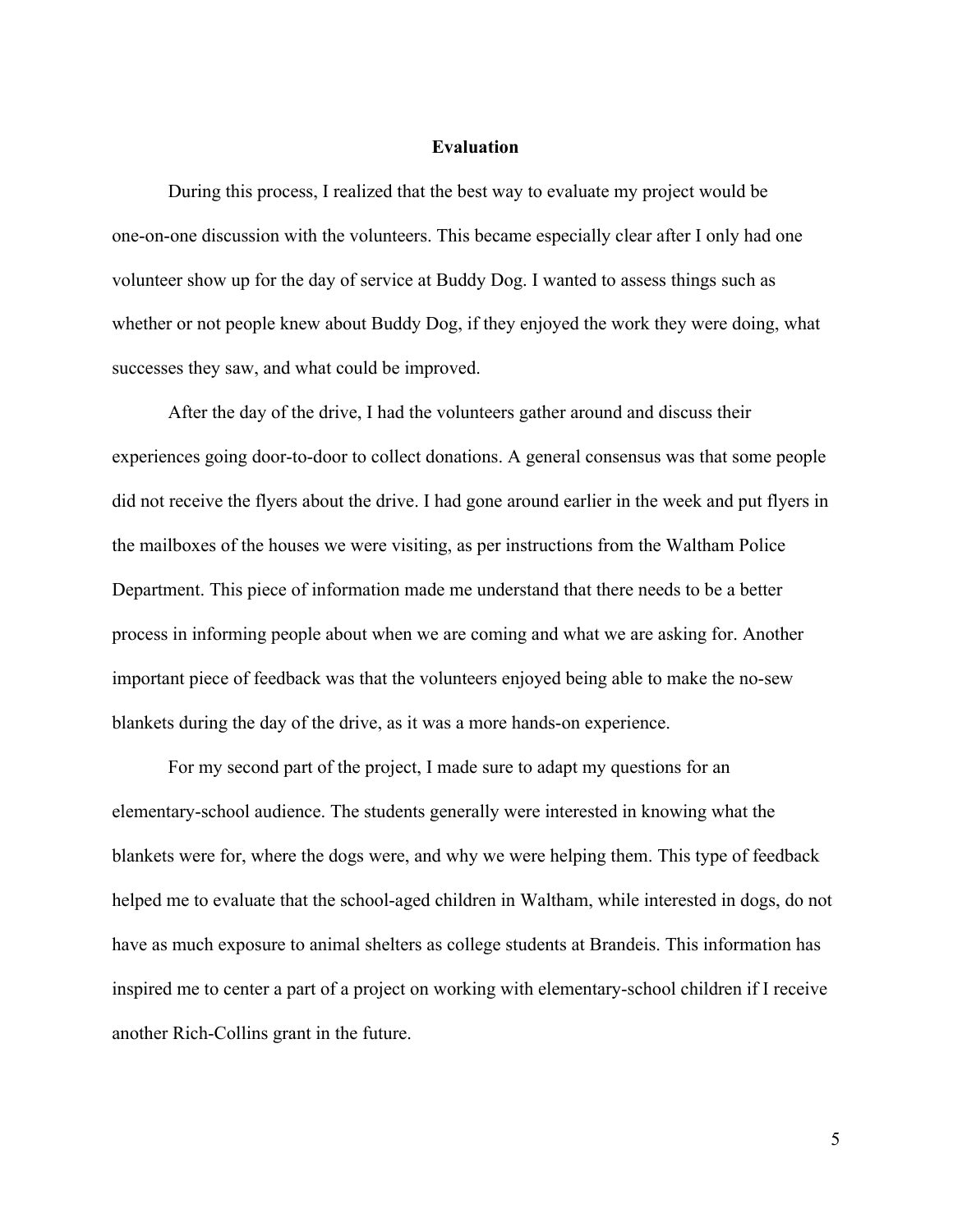Finally, the discussion I had with my one volunteer on the drive back from Buddy Dog was helpful. One of her comments was that she did not know what to expect, but she was glad with the work we did. This means that I need to better communicate with Buddy Dog and the volunteers about what exactly to expect when we visit Buddy Dog again. Another comment made was that she did not realize how small Buddy Dog was. I think that, next time, I should highlight the impact Buddy Dog has on the community despite their size. That may draw more people in who may want to help.

Overall, I found that, by engaging and talking with volunteers one-on-one, I was able to get a sense of what they liked and did not like. I have attached a sample questionnaire of the type of questions that I asked during feedback discussions.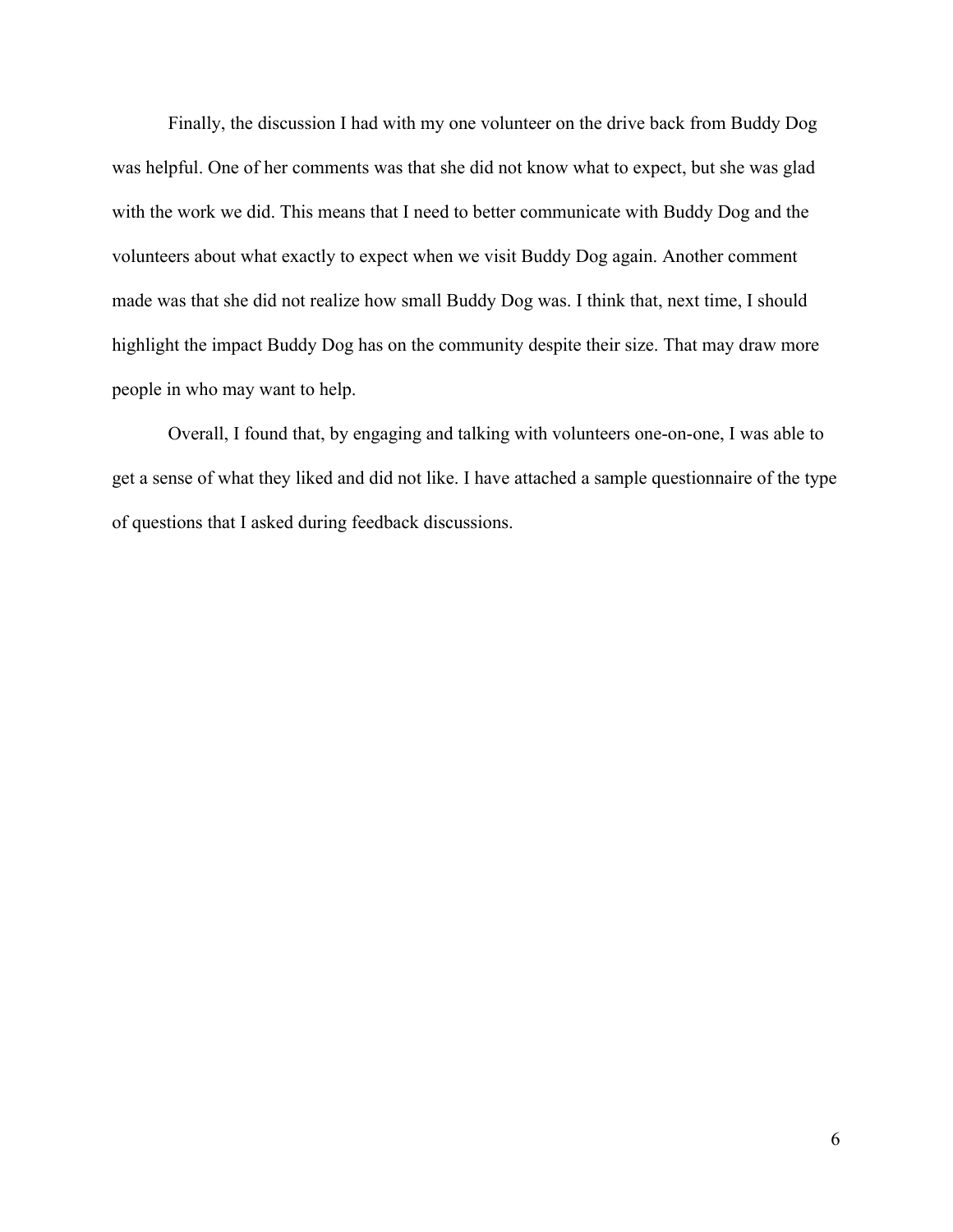### Sample Evaluation Questions

- 1. What did you like about the project?
- 2. What do you think could be improved?
- 3. What did you learn about animal shelters?
- 4. What other activities would you like to see?
- 5. Did you know that Buddy Dog Humane Society was a no-kill shelter?
- 6. What time is best for an activity such as this?
- 7. Would you do this project again? If yes, why? If no, why not?
- 8. On a scale from 1 to 5, what would you rate this project?
- 9. Overall, how did you feel about your impact today?
- 10. Do you have any questions for me?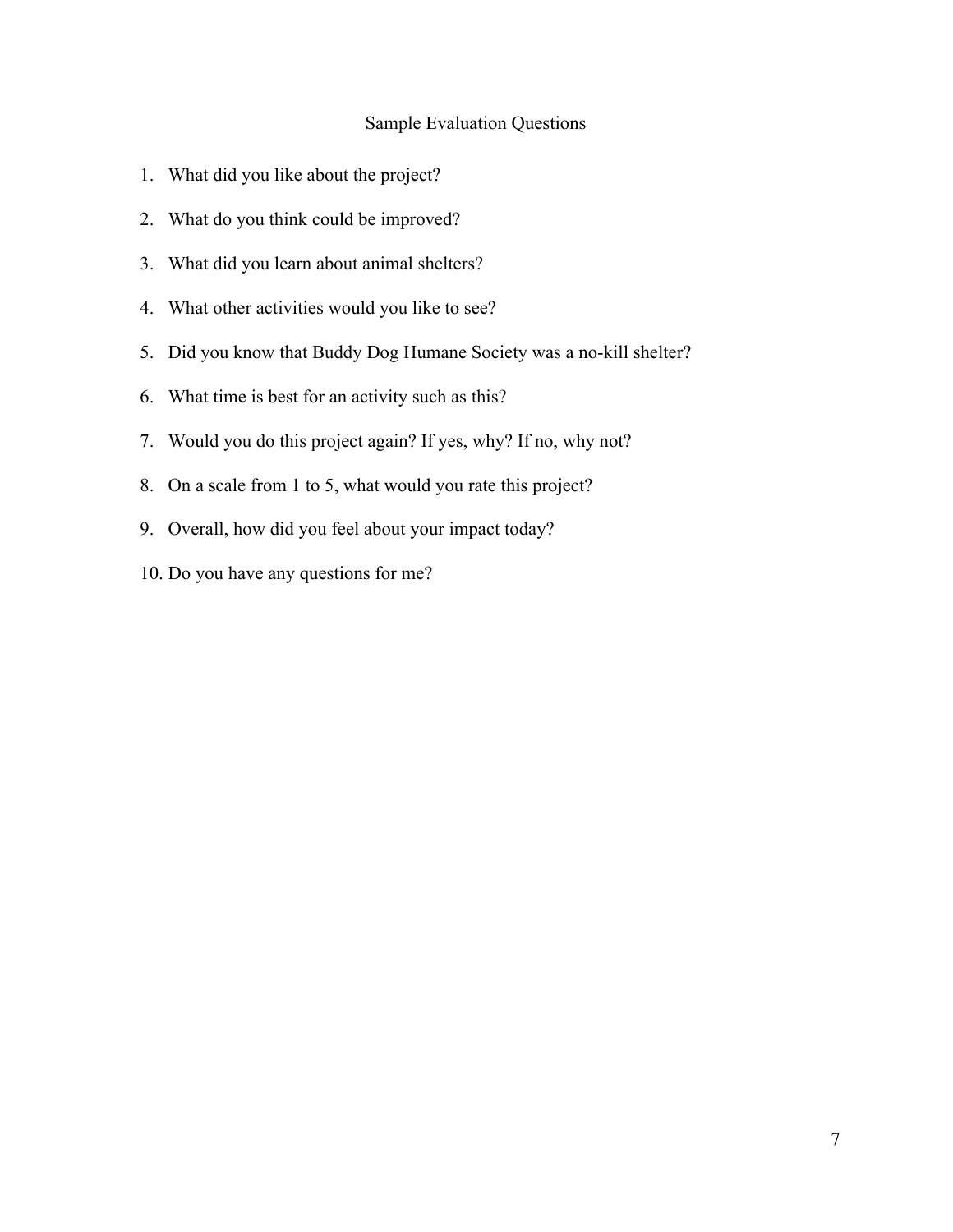## **Budget**

| <b>Department of Community Service</b> |                                          |                |                 |                       |  |  |  |
|----------------------------------------|------------------------------------------|----------------|-----------------|-----------------------|--|--|--|
|                                        |                                          |                |                 |                       |  |  |  |
|                                        | <b>Animal Rights</b>                     |                |                 |                       |  |  |  |
| <b>Name of Program:</b>                | <b>Education</b>                         |                |                 |                       |  |  |  |
|                                        |                                          |                |                 |                       |  |  |  |
|                                        |                                          |                |                 |                       |  |  |  |
|                                        |                                          |                |                 |                       |  |  |  |
| <b>Expenses</b>                        |                                          |                |                 |                       |  |  |  |
|                                        |                                          |                |                 |                       |  |  |  |
|                                        |                                          |                | Cost Per Item   |                       |  |  |  |
| Item                                   | Purpose                                  | Total # Needed | (if applicable) | <b>Estimated Cost</b> |  |  |  |
|                                        | Used for                                 |                |                 |                       |  |  |  |
|                                        | <b>Blanket-Making Pet</b>                |                |                 |                       |  |  |  |
| Fleece                                 | Project                                  |                | 9 \$11.84/1     | 106.57*               |  |  |  |
|                                        | <b>Used for Donations</b>                |                |                 |                       |  |  |  |
| <b>Bins</b>                            | collected                                |                | 6 \$6.26/1      | \$37.57               |  |  |  |
|                                        | Used for Day of                          |                |                 |                       |  |  |  |
| Sodexo Food                            | Drive                                    | 1              | $$66.50 66.5**$ |                       |  |  |  |
|                                        | <b>Intended for Film</b>                 |                | \$25.00         | \$25.00               |  |  |  |
| Projector                              | Screening                                | 1              |                 |                       |  |  |  |
| Posters                                | Used to promote<br><b>Film Screening</b> |                | 20 .15/1        | \$3.00                |  |  |  |
|                                        | Used for Day of                          |                |                 |                       |  |  |  |
|                                        | Service at Buddy                         |                |                 |                       |  |  |  |
| <b>Star Market Food</b>                | Dog                                      | 1              | \$20.47         | \$20.47               |  |  |  |
|                                        |                                          |                |                 |                       |  |  |  |
| NOTE: Items not bought were for the    |                                          |                |                 |                       |  |  |  |
| following reasons:                     |                                          |                |                 |                       |  |  |  |
|                                        |                                          |                |                 |                       |  |  |  |
| 1) Cardstock - Used WG office supplies |                                          |                |                 |                       |  |  |  |
| 2) Markers - Used WG office supplies   |                                          |                |                 |                       |  |  |  |
| 3) Speaker - Was unavailable on Day of |                                          |                |                 |                       |  |  |  |
| Drive; I talked to volunteers          |                                          |                |                 |                       |  |  |  |
| 4) Custodial Fees - Unneeded because I |                                          |                |                 |                       |  |  |  |
| was able to reserve Shapiro Lounge,    |                                          |                |                 |                       |  |  |  |
| which does not need custodians         |                                          |                |                 |                       |  |  |  |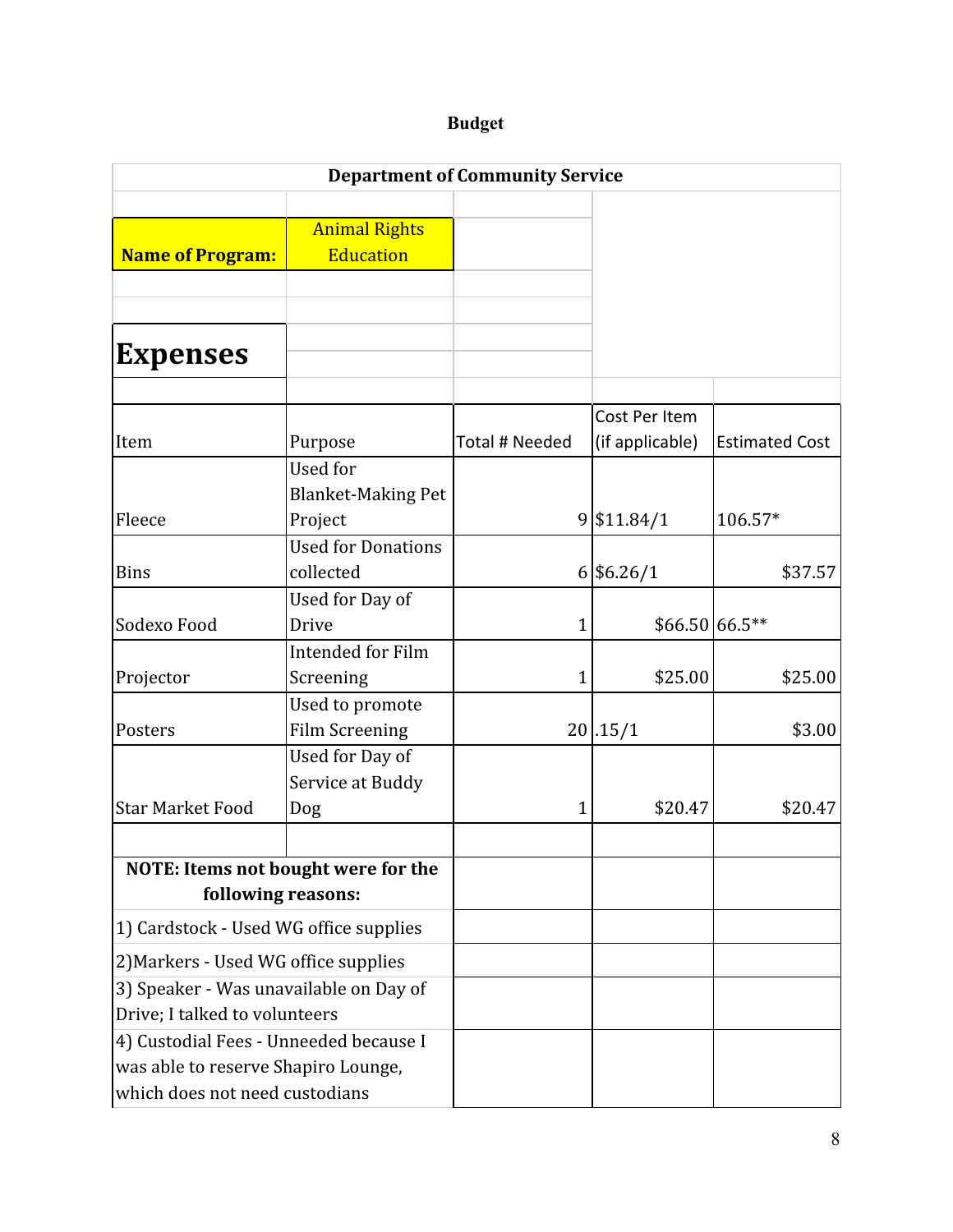| 5) Noise Permit - Unneeded because I     |  |    |          |            |
|------------------------------------------|--|----|----------|------------|
| chose to not use music                   |  |    |          |            |
| 6) Stickers - Unbought because I was     |  |    |          |            |
| unable to find a good company/ran out of |  |    |          |            |
| time to purchase                         |  |    |          |            |
| *NOTE: This is less than the proposed    |  |    |          |            |
| budget. I worked with less students than |  |    |          |            |
| planned, so we only made nine blankets   |  |    |          |            |
| instead of 25                            |  |    |          |            |
| **NOTE: This was cheaper than previous   |  |    |          |            |
| estimates. Sodexo was actually cheaper   |  |    |          |            |
| than going to the store and buying food. |  |    |          |            |
|                                          |  |    |          |            |
|                                          |  |    |          |            |
|                                          |  |    |          |            |
|                                          |  |    |          |            |
|                                          |  |    |          |            |
| <b>Total Spent</b>                       |  | 38 | \$259.11 | \$259.11   |
| <b>Initial Amount</b>                    |  |    |          |            |
| Given                                    |  |    |          | \$1,327.02 |
| <b>Remaining Funds</b>                   |  |    |          | \$1,067.91 |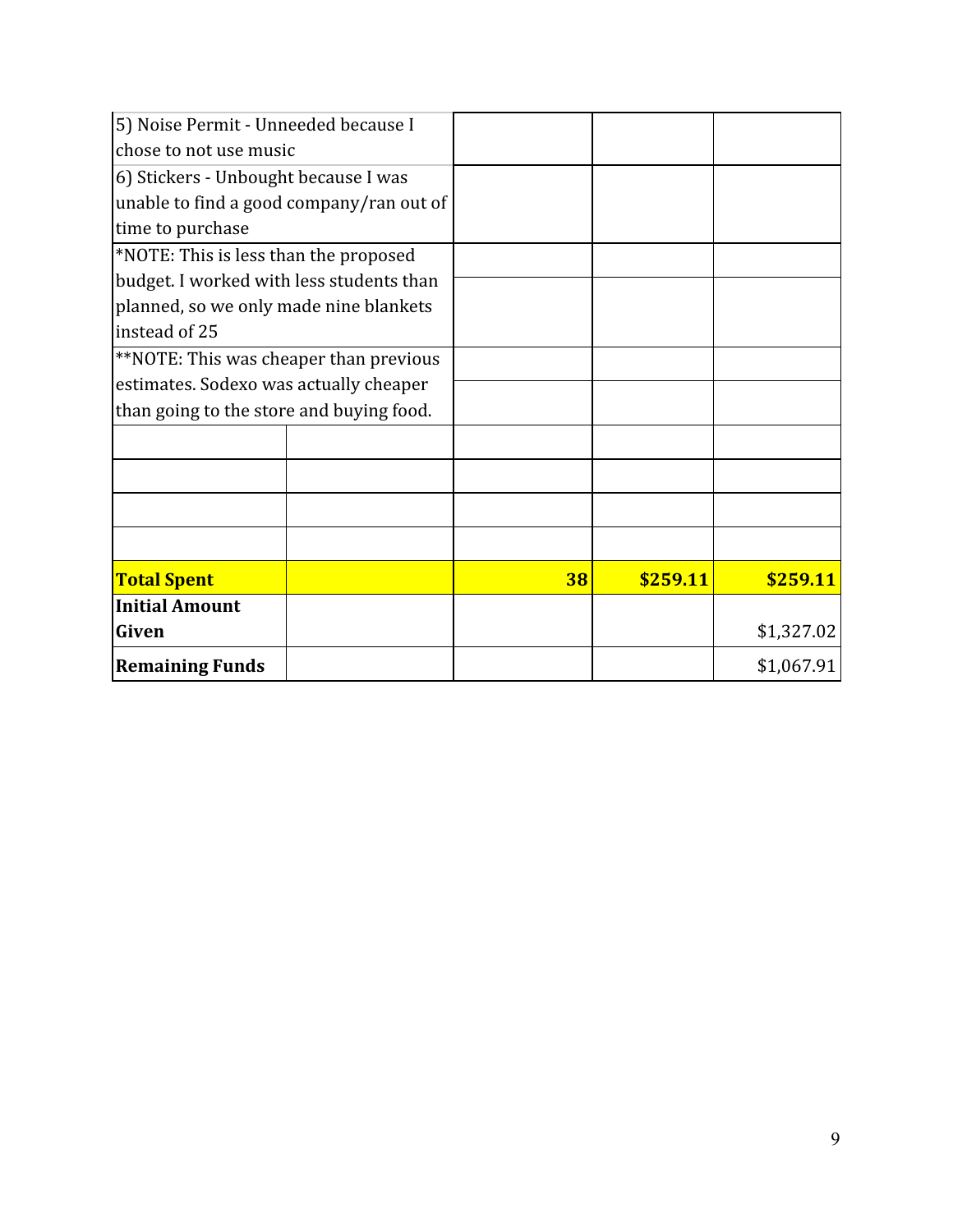#### **Reflection**

The opportunity to participate in the Rich/Collins CLIF fund has been a dream come true for me. I was able to grow and learn more about myself while helping a community that I am passionate about.

One of the things I learned was that, with every project comes a need for quick adaptation. For example, I originally was going to have the film screening a week earlier, but my professor decided to change our class meeting time. While this earlier time may have resulted in more students, I am proud that I was able to work with Conference and Events to change the timing. Another change I had to make on the fly was when a snowstorm canceled our first volunteer session with Buddy Dog. This made it so that we went in late April instead of mid-March. This required me to be comfortable in persistent communication with the volunteer coordinator at Buddy Dog to ensure that we would still be able to make it over to volunteer. A final adaptation I had to make was on the day of my events when volunteers did not show up. This made me want to work even harder to show my passion to the volunteers who did show up, to show them it was worth coming out. It also highlighted the unreliability of students that I need to account for when organizing volunteers.

Another thing that I learned was that I am capable of working past my social anxiety. This project required me to, among other things, present in front of 150 people, talk on the phone with potential volunteer sites, and reach out to people on campus to attend events. For someone who would rather only speak up in class, this was a big jump for me. I learned that I can handle this, and that I will be able to handle anything that life throws at me.

10